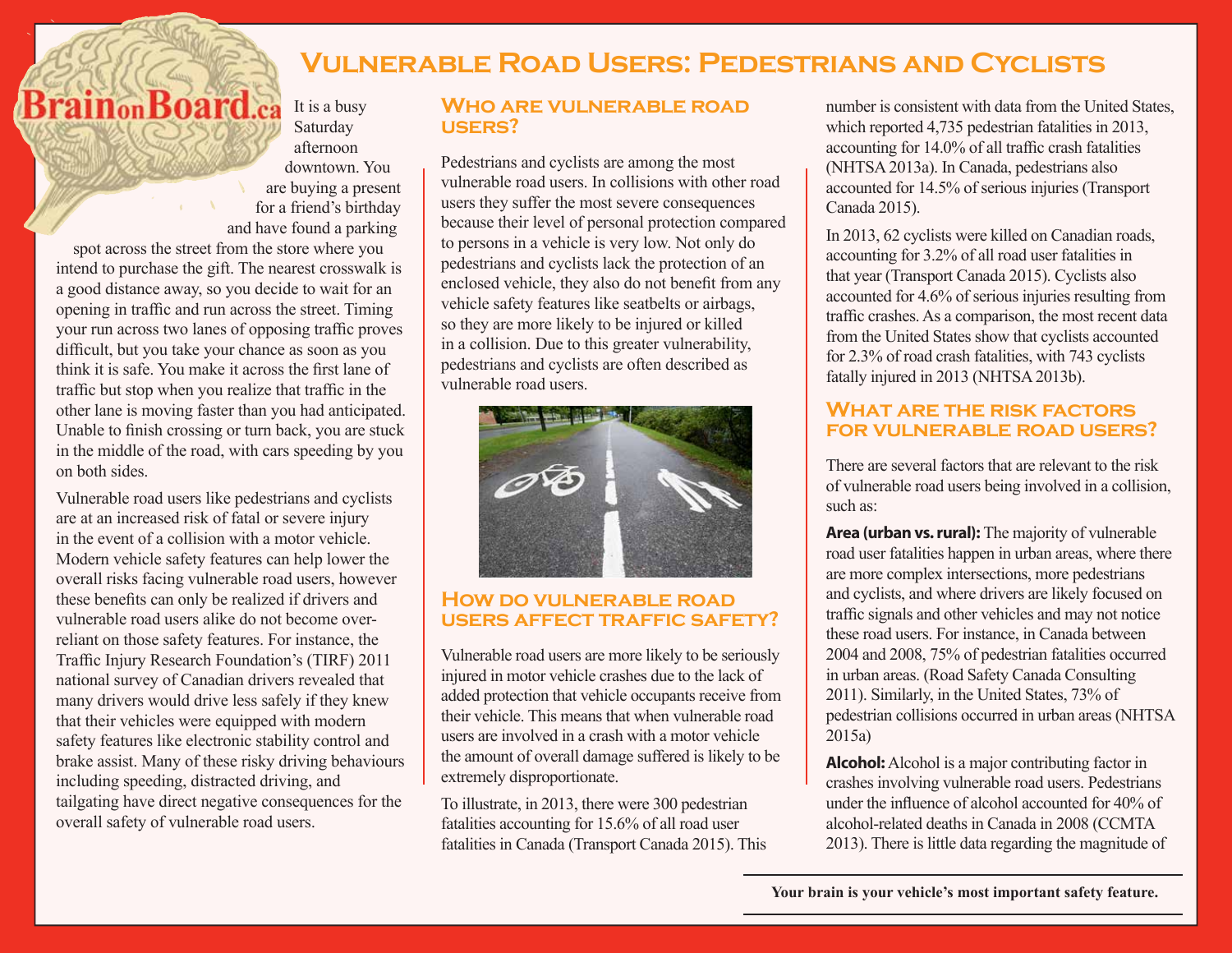alcohol impairment among seriously or fatally injured cyclists in Canada. However, in the United States, 20% of cyclists killed in 2013 had a BAC of 0.08% or higher (NHTSA 2013b).

**Time of day:** Between 2004 and 2008, more than half of pedestrian fatalities (60%) in Canada occurred at night or under low light conditions (Road Safety Canada Consulting 2011). Since there are fewer pedestrians at night, these rates of pedestrian fatalities and injuries show that they are truly over-represented. In contrast, for cyclists 34% of fatal crashes occurred in dark conditions (Road Safety Canada Consulting 2011). As a comparison, in the United States 22.0% of collisions in 2013 occurred between 6:00 and 9:00 p.m., while 27% of collisions occurred between 9:00 p.m. and 6:00 a.m. (NHTSA 2015b).

**Cell phones and mp3 players:** Auditory cues that indicate important safety information to pedestrians and cyclists may be missed if they are having a conversation on a cell phone or listening to music. Overall, pedestrians behave less safely when talking on cell phones while walking, thereby increasing their risk of crash involvement (Hatfield and Murphy 2007). The use of cell phones, mp3 players, and other technological devices also puts cyclists at increased risk of being involved in a collision. A recent study of cyclists in The Netherlands found that teen and young adult cyclists were significantly more likely than older cyclists to use cell phones or other distracting devices while cycling, and that the use of these devices resulted in  $1.6 - 1.8$  higher odds of being involved in a crash (Goldenbeld et al. 2012).

**Driver factors:** Speed is one of the most important factors in collisions involving vulnerable road users (Heinonen and Eck 2007). The chance of a pedestrian being hit by a vehicle increases as speed increases, since drivers are less likely to see vulnerable road users, react, and stop in time. In addition, as speed

increases the severity of any injuries sustained by the vulnerable road user also increases, since collision energy is mainly absorbed by the lighter body (ERSO 2006).

## **Which vulnerable road users are most likely to be involved in a collision?**

Certain profile characteristics are associated with a vulnerable road user's elevated risk of being involved in a collision with a motor vehicle:

**Sex:** Males are over-represented in both pedestrian and cyclist collisions. In Canada in 2010, males accounted for 61.7% of all pedestrian deaths (TIRF 2013). This disparity also holds true for cyclists, among whom males accounted for 90.9% of cyclist deaths in 2010. Data for 2013 in the United States reflects similar patterns. Among pedestrians, males represented approximately 68.6% of fatalities (NHTSA 2015a) and among cyclists, males represented approximately 86.9% of fatalities (NHTSA 2015b).

**Age:** Elderly pedestrians are most at risk of being fatally injured on the road. Of all fatally injured pedestrians in 2011 in Canada, 31.3% were aged 65 or older (TIRF 2013). Among cyclists in 2003, 31.2% of fatally injured road crash victims in Canada were over the age of 55 (TIRF 2013). Elderly people are at an increased risk of being killed on impact when struck by a vehicle due to their increased fragility, slower movement, and declines in perceptual skills. The youngest pedestrians are also at an increased risk of being hurt in a collision. In 2013, American children aged 14 and younger accounted for 26.3% of pedestrian fatalities, and 15.2% of all pedestrians injured in traffic crashes (NHTSA 2015a).

### **Do vehicle safety features make vulnerable road users less vulnerable?**

The primary reason why vulnerable road users are vulnerable is that they lack the mass, speed, and the physical compartment of a vehicle that protects drivers and passengers in a collision. When crashes occur, vulnerable road users are likely to suffer significantly more overall harm than drivers of a vehicle. As more and more vehicle safety features become standard on new vehicles, it is increasingly important for vulnerable road users to remember that vehicle safety features cannot reduce their vulnerability on the road. It is still necessary for pedestrians and cyclists to remain vigilant, behave safely, and to be aware of their vulnerability.

#### **Can vehicle safety features benefit vulnerable road users?**



Vehicle safety features like **anti-lock brakes (ABS), brake assist**, and **traction control** are designed to help drivers stop their vehicle more effectively and to help them retain steering control after an episode of heaving braking. Other vehicle safety features

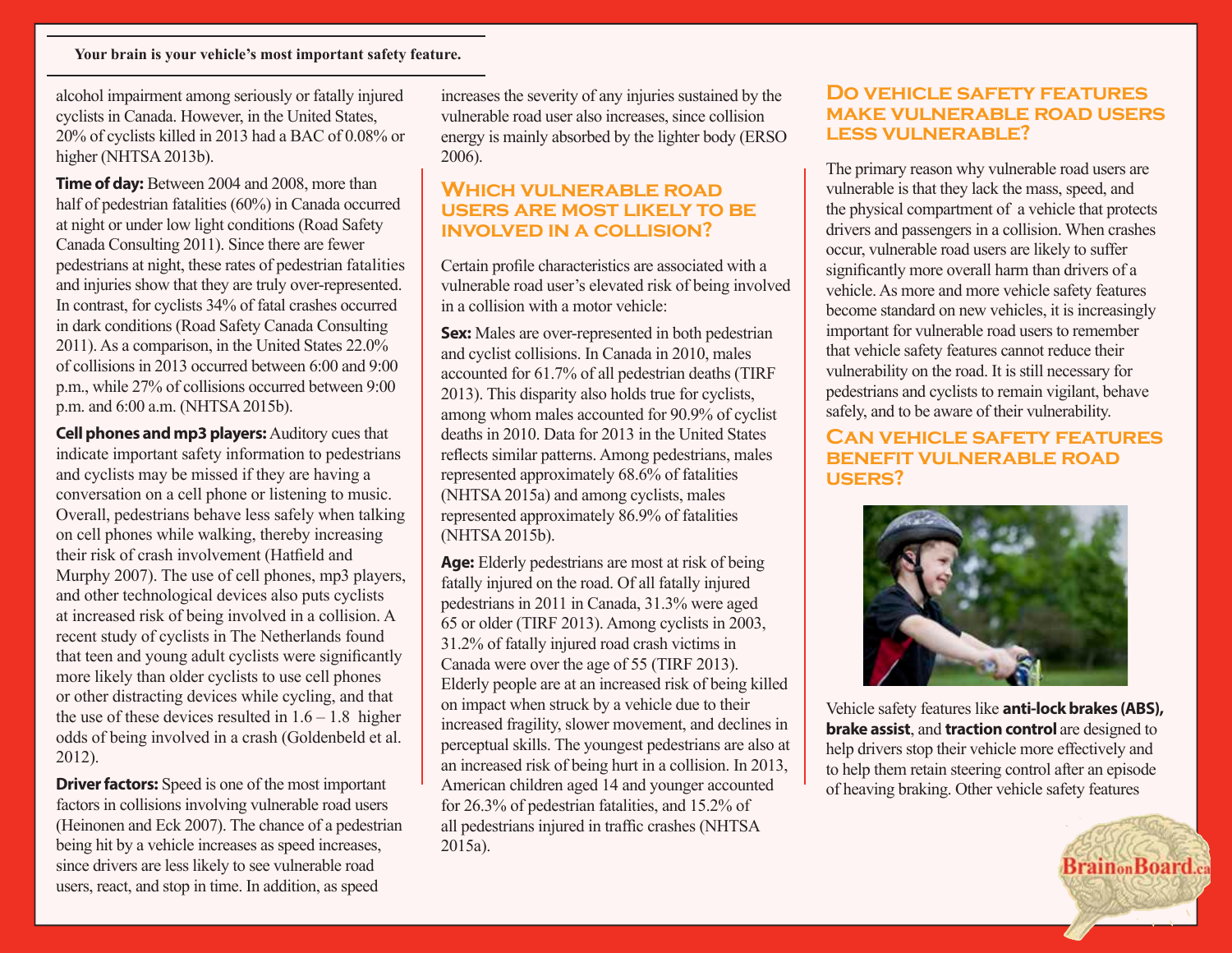#### **Your brain is your vehicle's most important safety feature.**

like **frontal collision warning systems** and l**ane departure warning systems** alert drivers if one of these potentially dangerous situations is detected. These safety systems promise to help improve overall road safety when combined with safe driving practices. In some cases, these safety features may help prevent vulnerable road users from being hit by a vehicle, or may help lessen the overall harm sustained by vulnerable road users in the event of a collision. However, these features can only benefit vulnerable road users if they are combined with safe road use practices by everyone who shares the road.

To illustrate, brake assist can provide extra braking support to drivers who need to make an emergency stop. However the benefits of brake assist are limited if drivers are distracted and brake later, thereby giving the advanced safety system less time to work and reducing the odds that a collision can be avoided. The benefits of brake assist are limiting in the same way when pedestrians or cyclists behave erratically or unexpectedly, leaving drivers with less time to react.

Similarly, advanced collision warning systems can alert drivers if they are about to collide with another vehicle, but many of these systems are not designed to detect potential collisions with pedestrians or cyclists, nor can they give sufficient advanced warning if a vulnerable road user appears suddenly in front of the vehicle. This design limitation combined with unsafe driver or vulnerable road user practices can make it impossible for the collision warning system to benefit vulnerable road users.

Every safety feature has functional and/or design limits like the ones just described. Speed, distraction, impairment, and unsafe behaviours on the part of pedestrians and cyclists can seriously undermine the performance of safety features and easily negate the benefits of having safety features.



When it comes to vulnerable road users, overreliance on vehicle safety features can be a two-way street: drivers can rely too heavily on their safety features to "watch the road" for them, and vulnerable road users can rely too heavily on safety features to help protect them when they engage in risky behaviour like jaywalking or cycling without being clearly visible to drivers. If drivers and vulnerable road users alike falsely believe that safety features alone can help prevent crashes, they may act in ways that they otherwise would find too risky. TIRF's most recent survey revealed a willingness on the part of at least some drivers to engage in dangerous behaviours including speeding, tailgating, and drinking and driving in vehicles with safety features. Under these conditions, vulnerable road users may not be able to benefit from advances in vehicle safety technology since drivers with this technology available to them may be more aggressive, less attentive, and generally more dangerous. It cannot be overstated that the only way that safety features can benefit drivers and vulnerable road users is if both groups combine advances in vehicle safety technology with safe road practices.

#### **How can vulnerable road users lower their risk of collision?**

There are several solutions and countermeasures in place to help vulnerable road users lower their risk of being involved in collisions:

**Visibility:** Increasing the visibility of pedestrians and cyclists through the use of, for example, reflective or fluorescent clothing, reflectors, and light or bright helmets for cyclists could help drivers detect these road users more easily and potentially decrease crash risk.

**Bicycle helmets:** Opinions are divided on the overall benefit of bicycle helmets. Although they have been linked to reductions in head injuries, this has not been definitely proven. Nevertheless, helmets are the only protective device available for cyclists and their use is mandatory in several Canadian provinces. In addition to protecting against head injuries when used properly, helmets may also increase the visibility of cyclists.

**Education:** Public awareness campaigns aimed at pedestrians and cyclists to increase knowledge and to motivate changes in behaviour have had some positive effects. Programs include education, pedestrian safety messages, public service announcements, and pedestrian safety workshops for children and older populations.

**Technology:** Various technological methods are currently in use to minimize the risk of crashes with vulnerable road users. These methods include crosswalk countdowns (IIHS 2008) and adding flashers to yield signs (Van Houten et al. 2008). In addition, some changes are being considered in vehicle design to help reduce the severity of crashes with vulnerable road users, including flexible bumpers that absorb more energy on impact (IIHS 2008).